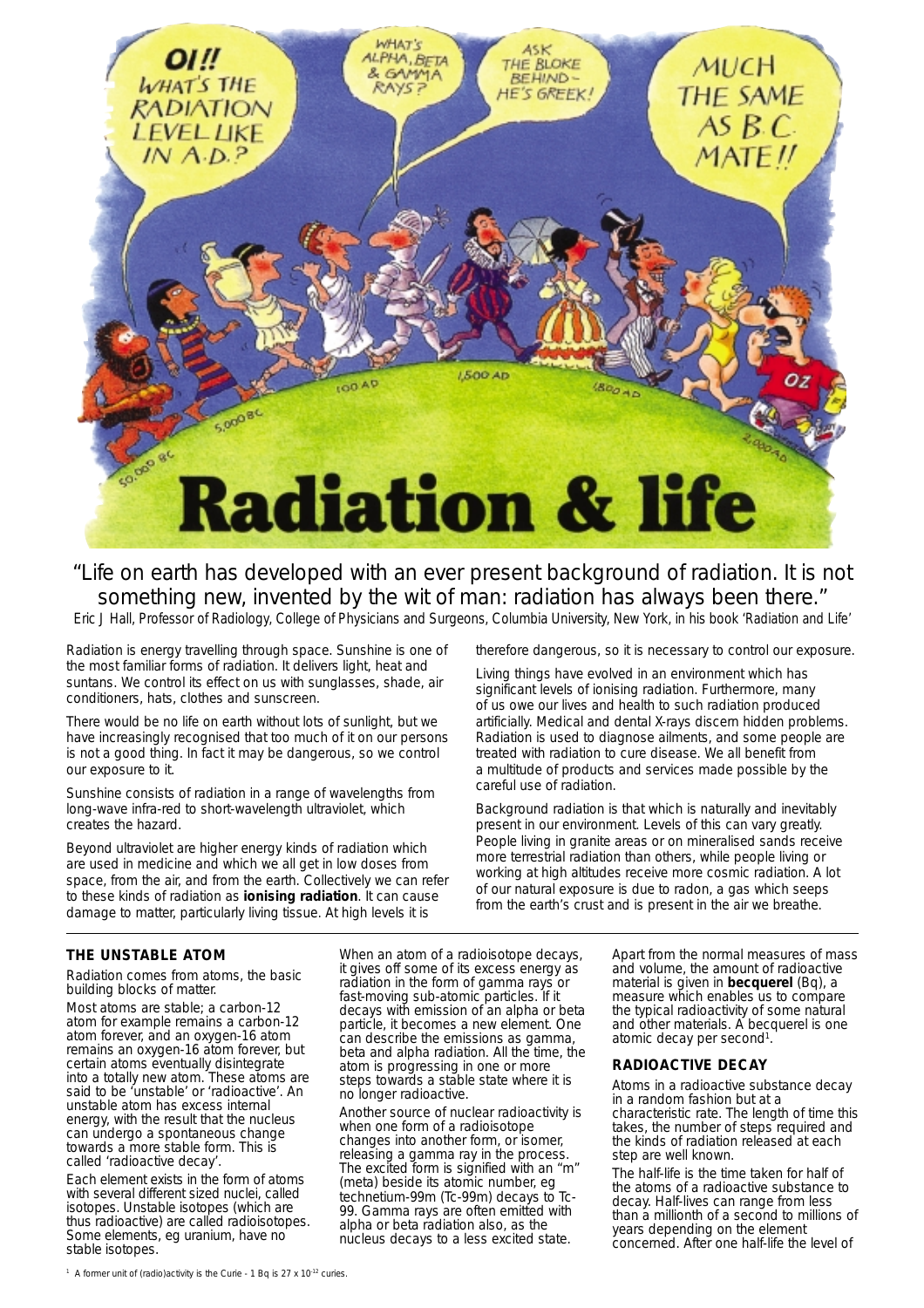

#### **Radioactivity of some natural and other materials**

| 1 adult human                                         | 7000 Bg                |  |
|-------------------------------------------------------|------------------------|--|
| 1 kg of coffee                                        | 1000 Bg                |  |
| 1 kg superphosphate fertiliser                        | 5000 Bg                |  |
| The air in a 100 square metre Australian home (radon) | 3000 Bg                |  |
| 1 household smoke detector (with americium)           | 30 000 Bq              |  |
| Radioisotope for medical diagnosis                    | 70 million Bq          |  |
| Radioisotope source for medical therapy               | 100 000 000 million Bq |  |
| 1 kg 50-year old vitrified high-level nuclear waste   | 10 000 000 million Bg  |  |
| 1 luminous EXIT sign (1970's)                         | 1 000 000 million Bq   |  |
| 1 kg uranium                                          | 25 million Bg          |  |
| 1 kg uranium ore (Canadian, 15%U)                     | 25 million Bg          |  |
| 1 kg uranium ore (Australian, 0.3%U)                  | 500 000 Bg             |  |
| 1 kg low level radioactive waste                      | 1 million Bg           |  |
| 1 kg of coal ash                                      | 2000 Bg                |  |
| 1 kg of granite                                       | 1000 Ba                |  |

NB. Though the intrinsic radioactivity is the same, the radiation dose received by someone handling a kilogram of high grade uranium ore will be much greater than for the same exposure to a kilogram of separated uranium, since the ore contains a number of short-lived decay products (see section on Radioactive Decay).

radioactivity of a substance is halved, after two half-lives it is reduced to one quarter, after three half-lives to oneeighth and so on.

All uranium atoms are mildly radioactive. The figure on the next page for uranium-238 shows the series of different radioisotopes it becomes as it decays, the type of radiation given off at each step and the 'half-life' of each step on the way to stable, non-radioactive lead-206. The shorter-lived each kind of radioisotope, the more radiation it emits per unit mass. Much of the natural radioactivity in rocks and soil comes from this decay chain.

## **IONISING RADIATION**

Here we are concerned mainly with ionising radiation from the atomic nucleus. It occurs in two forms, rays and particles, at the high frequency end of the energy spectrum.

Ionising radiation produces electricallycharged particles called ions in the materials it strikes. This process is called ionisation. In the large chemical molecules of which all living things are made the changes caused may be biologically important. There are several types of ionising radiation:



**X-rays and gamma rays**, like light, represent energy transmitted in a wave without the movement of material, just as heat and light from a fire or the sun travels through space. X-rays and gamma rays are virtually identical except that X-rays are generally produced artificially rather than coming from the atomic nucleus. Unlike light, X-rays and gamma rays have great penetrating power and can pass through the human body. Thick barriers of concrete, lead or water are used as protection from them.

**Alpha particles** consist of two protons and two neutrons, in the form of atomic nuclei. They thus have a positive electrical charge and are emitted from naturally occurring heavy elements such as uranium and radium, as well as from some man-made elements. Because of their relatively large size, alpha particles collide readily with matter and lose their energy quickly. They therefore have little penetrating power and can be stopped by the first layer of skin or a sheet of paper.

However, if alpha sources are taken into the body, for example by breathing or swallowing radioactive dust, alpha particles can affect the body's cells. Inside the body, because they give up their energy over a relatively short

distance, alpha particles can inflict more severe biological damage than other radiations.

**Beta particles** are fast-moving electrons ejected from the nuclei of atoms. These particles are much smaller than alpha particles and can penetrate up to 1 to 2 centimetres of water or human flesh. Beta particles are emitted from many radioactive elements. They can be stopped by a sheet of aluminium a few millimetres thick.

**Cosmic radiation** consists of very energetic particles including protons which bombard the earth from outer space. It is more intense at higher altitudes than at sea level where the earth's atmosphere is most dense and gives the greatest protection.

**Neutrons** are particles which are also very penetrating. On Earth they mostly come from the splitting, or fissioning, of certain atoms inside a nuclear reactor. Water and concrete are the most commonly used shields against neutron radiation from the core of the nuclear reactor.

It is important to understand that alpha, beta, gamma and X-radiation does not cause the body to become radioactive. However, most materials in their natural state (including body tissue) contain measurable amounts of radioactivity.

#### **MEASURING IONISING RADIATION**

#### **Grays and Sieverts**

The human senses cannot detect radiation or discern whether a material is radioactive. However, a variety of instruments can detect and measure radiation reliably and accurately.

The amount of ionising radiation, or 'dose', received by a person is measured in terms of the energy absorbed in the body tissue, and is expressed in **gray**. One gray (Gy) is one joule deposited per kilogram of mass. Equal exposure to different types of

radiation expressed as gray do not however necessarily produce equal

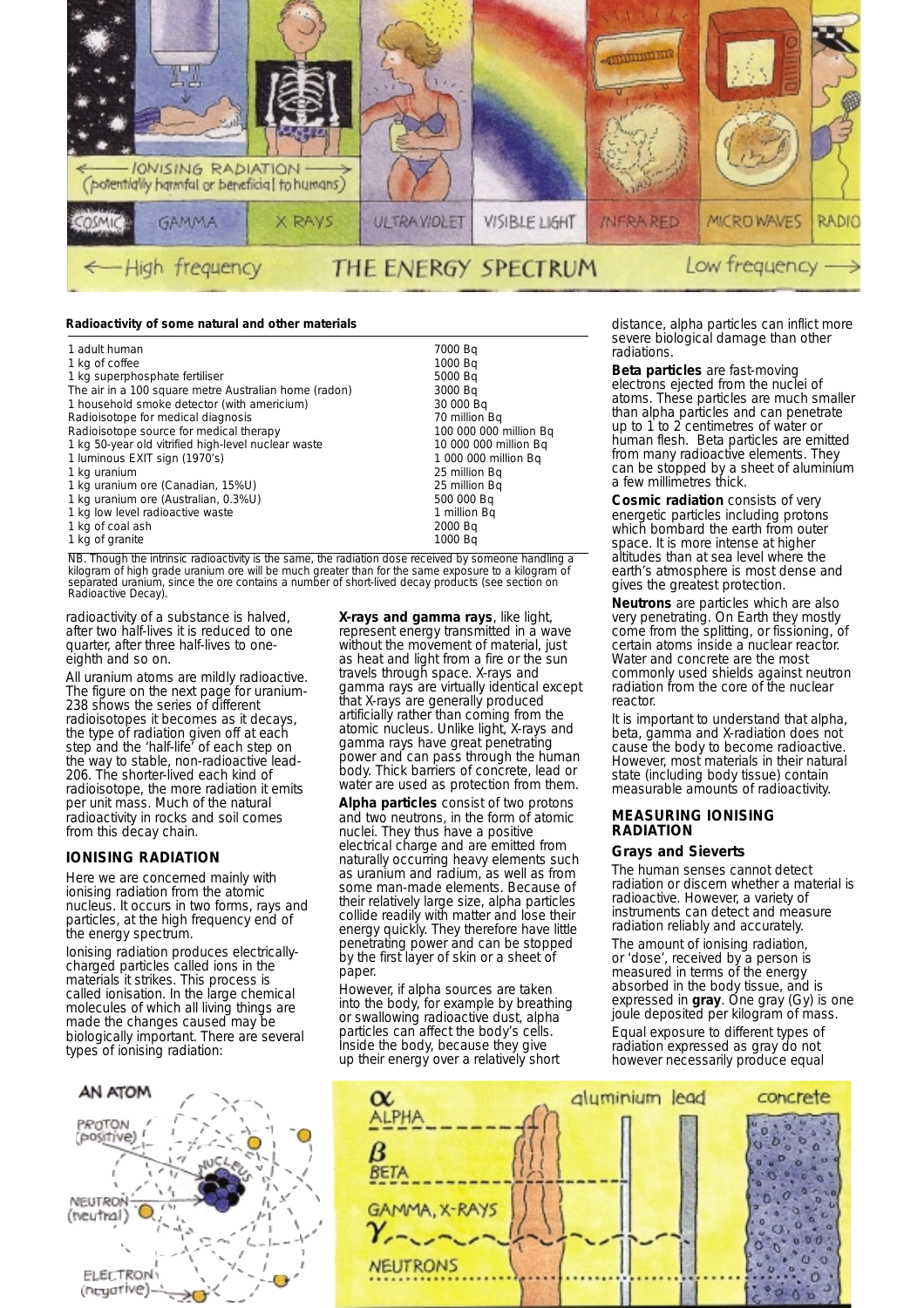biological effects. One gray of alpha radiation, for example, will have a greater effect than one gray of beta radiation. When we talk about radiation effects, we therefore express the radiation as effective dose, in a unit called the **sievert (Sv)**.

Regardless of the type of radiation, one sievert (Sv) of radiation produces the same biological effect.

Smaller quantities are expressed in 'millisievert' (one thousandth) or 'microsievert' (one millionth) of a sievert. We will use the most common unit, **millisievert (mSv)**, here.

## **WHAT ARE THE HEALTH RISKS FROM IONISING RADIATION?**

It has been known for many years that large doses of ionising radiation, very much larger than background levels, can cause a measurable increase in cancers and leukemias ('cancer of the blood') after some years delay. It must also be assumed, because of experiments on plants and animals, that ionising radiation can also cause genetic mutations that affect future generations, although there has been no evidence of radiation-induced mutation in humans. At very high levels, radiation can cause sickness and death within weeks of exposure - see Table.

The degree of damage caused by radiation depends on many factors dose, dose rate, type of radiation, the part of the body exposed, age and health, for example. Embryos including

| <b>URANIUM 238 (U238)</b><br>RADIOACTIVE DECAY |           |                                |                   |  |
|------------------------------------------------|-----------|--------------------------------|-------------------|--|
|                                                |           | type of nuclide                | half-life         |  |
|                                                | radiation |                                |                   |  |
|                                                |           | uranium-238                    | 4.47 billion yrs. |  |
| α                                              |           | thorium-234                    | 24.1 days         |  |
| ß                                              |           | protactinium-234m 1.17 minutes |                   |  |
| β                                              |           | uranium-234                    | 245000 years      |  |
| α                                              |           | thorium-230                    | 8000 years        |  |
| α<br>α                                         |           | radium-226                     | 1600 years        |  |
| α                                              |           | radon-222                      | 3.823 days        |  |
| α                                              |           | polonium-218                   | 3.05 minutes      |  |
|                                                |           | lead-214                       | 26.8 minutes      |  |
| β<br>β                                         |           | bismuth-214                    | 19.7 minutes      |  |
| α                                              |           | polonium-214                   | 0.000164 seconds  |  |
|                                                |           | lead-210                       | 22.3 years        |  |
| β                                              |           | bismuth-210                    | 5.01 days         |  |
| β<br>α                                         |           | polonium-210 138.4 days        |                   |  |
|                                                |           | $lead-206$                     | stable            |  |

the human fetus are particularly sensitive to radiation damage.

But what are the chances of developing cancer from low doses of radiation? The prevailing assumption is that any dose of radiation, no matter how small, involves a possibility of risk to human health. However there is no scientific evidence of risk at doses below about 50 millisievert in a short time or about 100 millisievert per year. At lower doses and dose rates, up to at least 10 millisievert per year, the evidence suggests that beneficial effects are as likely as adverse ones.

Higher accumulated doses of radiation might produce a cancer which would only be observed several - up to twenty years after the radiation exposure. This delay makes it impossible to say with any certainty which of many possible agents were the cause of a particular cancer. In western countries, about a quarter of people die from cancers, with smoking, dietary factors, genetic factors and strong sunlight being among the main causes. Radiation is a weak carcinogen, but undue exposure could certainly increase health risks.

The body has defence mechanisms against damage induced by radiation as well as by chemical and other carcinogens. These can be stimulated by low levels of exposure, or overwhelmed by very high levels. On the other hand, large doses of radiation directed specifically at a tumour are used in radiation therapy to kill cancerous cells, and thereby often save lives (usually in conjunction with chemotherapy or surgery). Much larger doses are used to kill harmful bacteria in food, and to sterilise bandages and other medical equipment. Radiation has become a valuable tool in our modern world. See also *The Peaceful Atom* in this series.

Tens of thousands of people in each technically advanced country work in medical and industrial environments where they may be exposed to radiation



## **Radiation levels and their effects**

- an indication of the likely effects of a range of whole body radiation doses and dose rates to individuals:

**10,000 mSv** (10 sievert) as a shortterm and whole-body dose would cause immediate illness, such as nausea and decreased white blood cell count, and subsequent death within a few weeks.

Between 2 and 10 sievert in a shortterm dose would cause severe radiation sickness with increasing likelihood that this would be fatal.

**1,000 mSv** (1 sievert) in a short term dose is about the threshold for causing immediate radiation sickness in a person of average physical attributes, but would be unlikely to cause death. Above 1000 mSv, severity of illness increases with dose.

If doses greater than **1000 mSv** occur over a long period they are less likely to have early health effects but they create a definite risk that cancer will develop many years later.

Above about **100 mSv**, the probability of cancer (rather than the severity of illness) increases with dose. The estimated risk of fatal cancer is 5 of every 100 persons exposed to a dose of 1000 mSv (ie. if the normal incidence of fatal cancer were 25%, this dose would increase it to 30%).

**50 mSv** is, conservatively, the lowest dose at which there is any evidence of cancer being caused in adults. It is also the highest dose which is allowed by regulation in any one year of occupational exposure. Dose rates greater than **50 mSv/yr** arise from natural background levels in several parts of the world but do not cause any discernible harm to local populations.

**20 mSv/yr** averaged over 5 years is the limit for radiological personnel such as employees in the nuclear industry, uranium or mineral sands miners and hospital workers (who are all closely monitored).

**10 mSv/yr** is the maximum actual dose rate received by any Australian uranium miner

**3-5 mSv/yr** is the typical dose rate (above background) received by uranium miners in Australia and Canada.

**3 mSv/yr** (approx) is the typical background radiation from natural sources in North America, including an average of almost 2 mSv/yr from radon in air.

**2 mSv/yr** (approx) is the typical background radiation from natural sources, including an average of 0.7 mSv/yr from radon in air. This is close to the minimum dose received by all humans anywhere on Earth.

**0.3-0.6 mSv/yr** is a typical range of dose rates from artificial sources of radiation, mostly medical.

**0.05 mSv/yr**, a very small fraction of natural background radiation, is the design target for maximum radiation at the perimeter fence of a nuclear electricity generating station. In practice the actual dose is less.